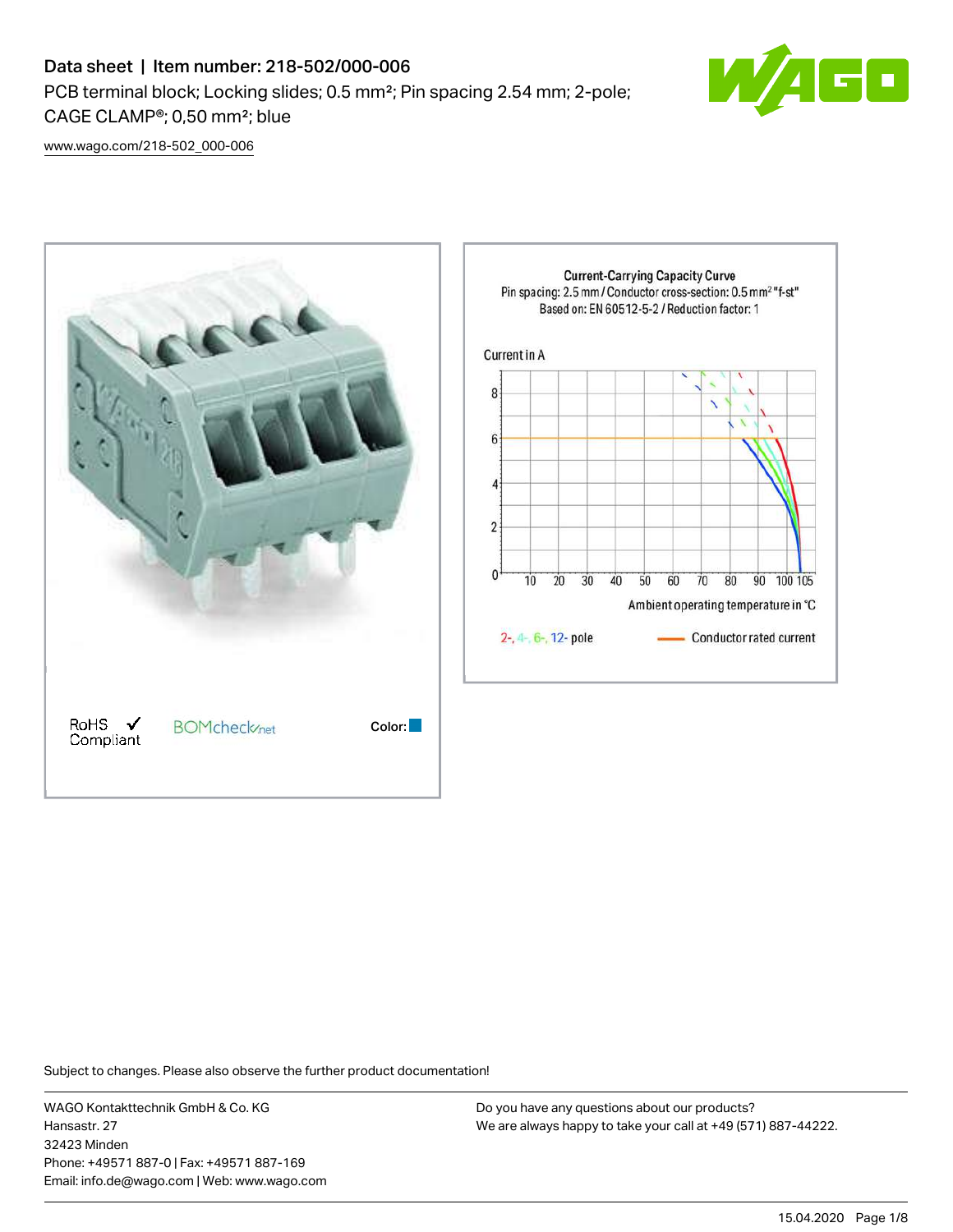



## Item description

- $\blacksquare$ Terminal strips are just 8.1 mm tall and feature an innovative, locking slide-actuated CAGE CLAMP®
- $\blacksquare$ Several clamping units can be held open simultaneously
- $\blacksquare$ Easily terminate stranded conductors in

tight spaces (e.g., bus connectors)

## Data

## Electrical data

#### Ratings per IEC/EN 60664-1

| Ratings per                     | IEC/EN 60664-1 |
|---------------------------------|----------------|
| Rated voltage (III / 3)         | 80 V           |
| Rated impulse voltage (III / 3) | $2.5$ kV       |
| Rated voltage (III / 2)         | 160 V          |
| Rated impulse voltage (III / 2) | $2.5$ kV       |

Subject to changes. Please also observe the further product documentation!

WAGO Kontakttechnik GmbH & Co. KG Hansastr. 27 32423 Minden Phone: +49571 887-0 | Fax: +49571 887-169 Email: info.de@wago.com | Web: www.wago.com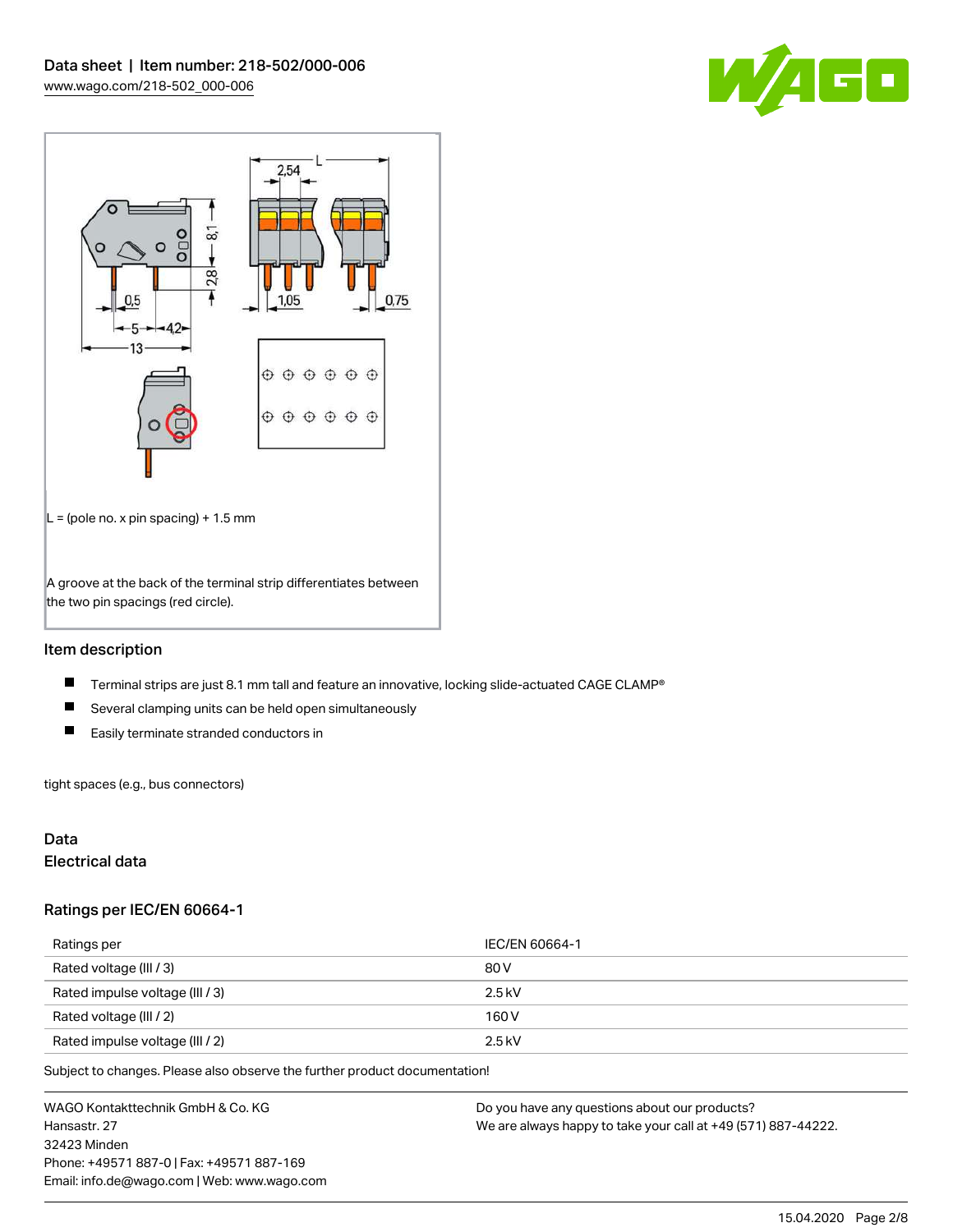

| Rated voltage (II / 2)         | 320 V                                                     |
|--------------------------------|-----------------------------------------------------------|
| Rated impulse voltage (II / 2) | $2.5$ kV                                                  |
| Rated current                  | 6 A                                                       |
| Legend (ratings)               | (III / 2) ≙ Overvoltage category III / Pollution degree 2 |

## Approvals per UL 1059

| Rated voltage UL (Use Group B) | 150 V   |
|--------------------------------|---------|
| Rated current UL (Use Group B) |         |
| Approvals per                  | UL 1059 |

## Approvals per CSA

| Rated voltage CSA (Use Group B) | 150 V |
|---------------------------------|-------|
| Rated current CSA (Use Group B) | 4Α    |

## Connection data

| Connection technology                                       | CAGE CLAMP                                                                                                                                                                          |
|-------------------------------------------------------------|-------------------------------------------------------------------------------------------------------------------------------------------------------------------------------------|
| Actuation type                                              | Slider                                                                                                                                                                              |
| Solid conductor                                             | $0.080.5$ mm <sup>2</sup> / 28  20 AWG                                                                                                                                              |
| Fine-stranded conductor                                     | $0,080,5$ mm <sup>2</sup> / 28  20 AWG                                                                                                                                              |
| Fine-stranded conductor with ferrule with plastic collar    | $0.25$ mm <sup>2</sup>                                                                                                                                                              |
| Fine-stranded conductor with ferrule without plastic collar | $0.25$ mm <sup>2</sup>                                                                                                                                                              |
| Strip length                                                | $56$ mm $/ 0.20.24$ inch                                                                                                                                                            |
| Conductor entry angle to the PCB                            | $40^{\circ}$                                                                                                                                                                        |
| No. of poles                                                | 2                                                                                                                                                                                   |
| Total number of connection points                           | 2                                                                                                                                                                                   |
| Total number of potentials                                  | 2                                                                                                                                                                                   |
| Number of connection types                                  |                                                                                                                                                                                     |
| Number of levels                                            | 1                                                                                                                                                                                   |
| Note (conductor cross-section)                              | Terminating 0.75 mm <sup>2</sup> /18 AWG conductors is possible; however<br>insulation diameter allows only every other clamping unit to be<br>terminated with this conductor size. |

### Geometrical Data

| Pin spacing | 2,54 mm / 0.1 inch   |
|-------------|----------------------|
| Width       | 6,58 mm / 0.259 inch |
| Height      | 10,9 mm / 0.429 inch |

Subject to changes. Please also observe the further product documentation!

| WAGO Kontakttechnik GmbH & Co. KG           | Do you have any questions about our products?                 |
|---------------------------------------------|---------------------------------------------------------------|
| Hansastr. 27                                | We are always happy to take your call at +49 (571) 887-44222. |
| 32423 Minden                                |                                                               |
| Phone: +49571 887-01 Fax: +49571 887-169    |                                                               |
| Email: info.de@wago.com   Web: www.wago.com |                                                               |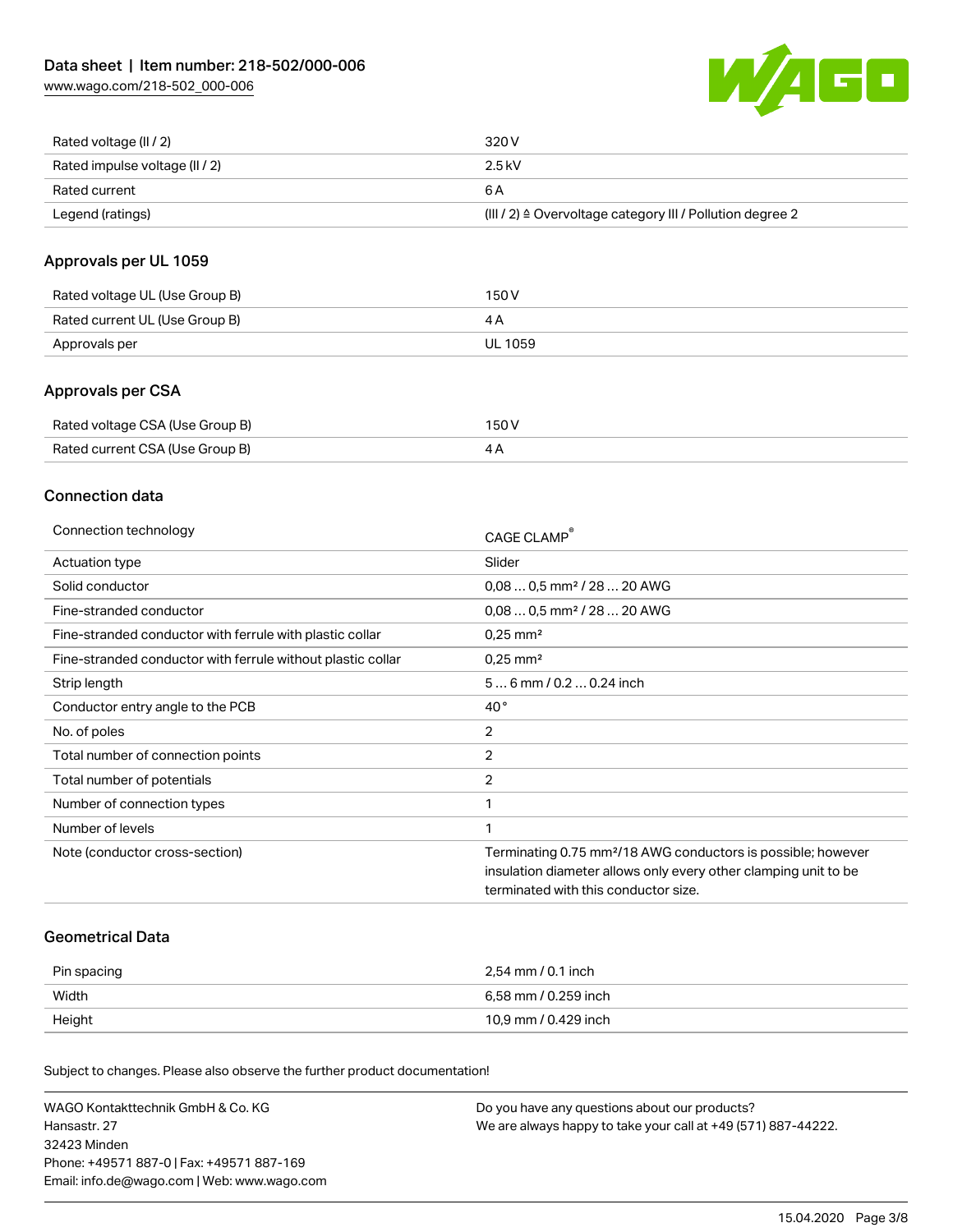[www.wago.com/218-502\\_000-006](http://www.wago.com/218-502_000-006)



| Height from the surface           | 8.1 mm / 0.319 inch        |
|-----------------------------------|----------------------------|
| Depth                             | 13 mm / 0.512 inch         |
| Solder pin length                 | 2.8 mm                     |
| Solder pin dimensions             | $0.5 \times 0.75$ mm       |
| Drilled hole diameter (tolerance) | $1.1$ <sup>(+0,1)</sup> mm |

## PCB contact

| PCB contact                         | THT                                      |
|-------------------------------------|------------------------------------------|
| Solder pin arrangement              | over the entire terminal strip (in-line) |
| Number of solder pins per potential |                                          |

### Material Data

| Color                       | blue                                   |
|-----------------------------|----------------------------------------|
| Material group              |                                        |
| Insulating material         | Polyamide 66 (PA 66)                   |
| Flammability class per UL94 | V <sub>0</sub>                         |
| Clamping spring material    | Chrome nickel spring steel (CrNi)      |
| Contact material            | Electrolytic copper (E <sub>Cu</sub> ) |
| Contact plating             | tin-plated                             |
| Fire load                   | 0.011 MJ                               |
| Weight                      | 0.7 <sub>g</sub>                       |

## Environmental Requirements

| Limit temperature range<br>. | +105 $\degree$ C<br>-60 |
|------------------------------|-------------------------|
|------------------------------|-------------------------|

### Commercial data

| Product Group      | 4 (Printed Circuit) |
|--------------------|---------------------|
| Packaging type     | <b>BOX</b>          |
| Country of origin  | PL                  |
| <b>GTIN</b>        | 4044918876940       |
| Customs Tariff No. | 85369010000         |

# Approvals / Certificates

### Country specific Approvals

Email: info.de@wago.com | Web: www.wago.com

|              |                                                                            |                                                               | Certificate |
|--------------|----------------------------------------------------------------------------|---------------------------------------------------------------|-------------|
| Logo         | Approval                                                                   | Additional Approval Text                                      | name        |
|              | Subject to changes. Please also observe the further product documentation! |                                                               |             |
|              | WAGO Kontakttechnik GmbH & Co. KG                                          | Do you have any questions about our products?                 |             |
| Hansastr, 27 |                                                                            | We are always happy to take your call at +49 (571) 887-44222. |             |
| 32423 Minden |                                                                            |                                                               |             |
|              | Phone: +49571 887-01 Fax: +49571 887-169                                   |                                                               |             |

15.04.2020 Page 4/8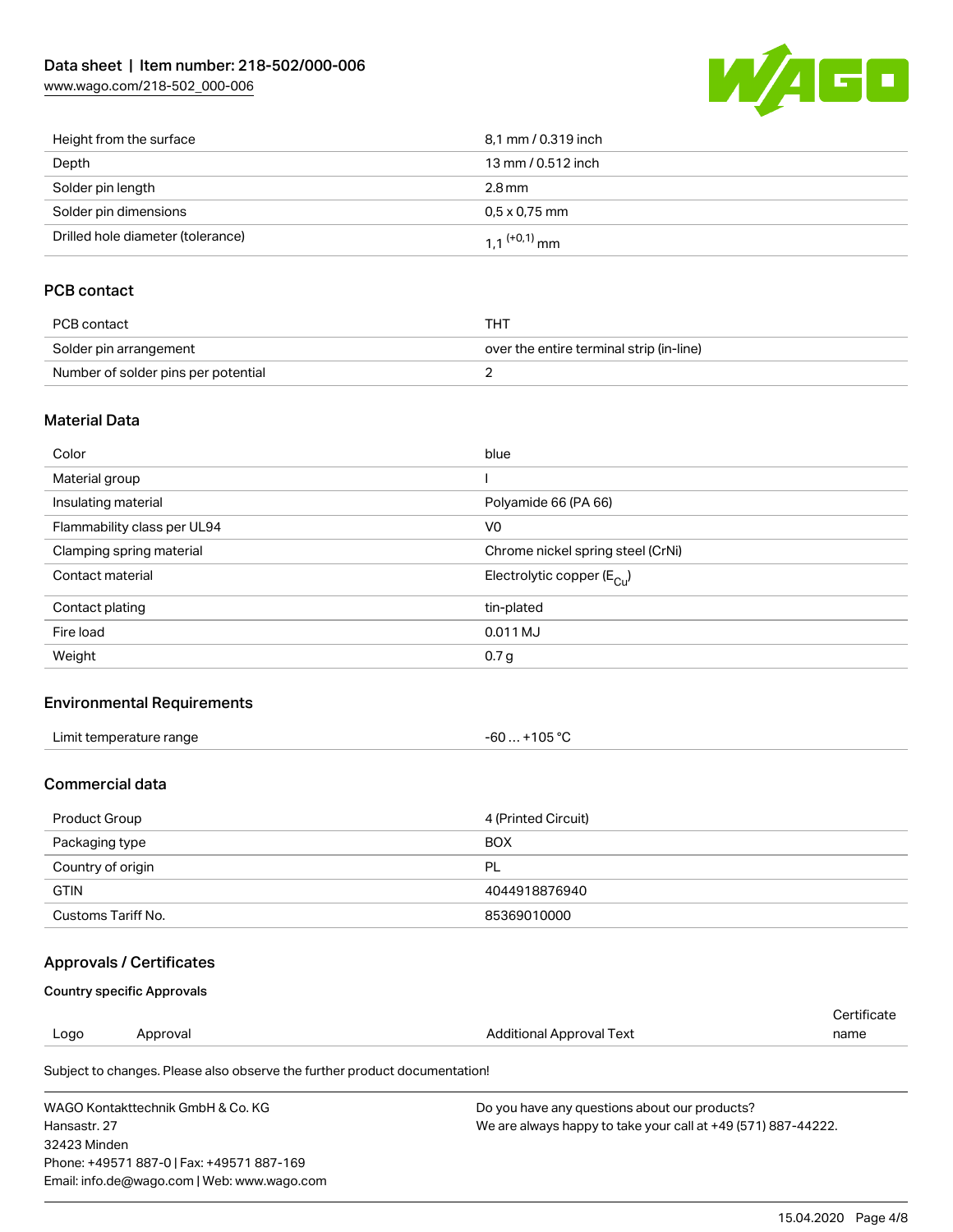



**CSA** DEKRA Certification B.V. C22.2 No. 158 1565656

### UL-Approvals

|      |                               |                                 | Certificate |  |
|------|-------------------------------|---------------------------------|-------------|--|
| Logo | Approval                      | <b>Additional Approval Text</b> | name        |  |
|      | UL                            | <b>UL 1059</b>                  | 20190630-   |  |
| Б    | UL International Germany GmbH |                                 | E45172      |  |

## Counterpart

## Compatible products

### ferrule

| Item no.: 216-131<br>Ferrule; Sleeve for 0.25 mm <sup>2</sup> / AWG 24; uninsulated; electro-tin plated<br>Item no.: 216-151<br>www.wago.com/216-151<br>Ferrule; Sleeve for 0.25 mm <sup>2</sup> / AWG 24; uninsulated; electro-tin plated<br>Item no.: 216-301<br>www.wago.com/216-301<br>Ferrule; Sleeve for 0.25 mm <sup>2</sup> / AWG 24; insulated; electro-tin plated; yellow<br>Item no.: 216-321<br>www.wago.com/216-321<br>Ferrule; Sleeve for 0.25 mm <sup>2</sup> / AWG 24; insulated; electro-tin plated; yellow<br><b>Marking accessories</b><br>Item no.: 210-331/254-202<br>www.wago.com/210-331<br>Marking strips; as a DIN A4 sheet; MARKED; 1-16 (400x); Height of marker strip: 2.3 mm/0.091 in; Strip<br>$/254 - 202$<br>length 182 mm; Horizontal marking; Self-adhesive; white<br>Item no.: 210-331/254-204<br>www.wago.com/210-331<br>Marking strips; as a DIN A4 sheet; MARKED; 17-32 (400x); Height of marker strip: 2.3 mm/0.091 in; Strip<br>/254-204<br>length 182 mm; Horizontal marking; Self-adhesive; white<br>Item no.: 210-331/254-206 | .u. .u. |                      |
|--------------------------------------------------------------------------------------------------------------------------------------------------------------------------------------------------------------------------------------------------------------------------------------------------------------------------------------------------------------------------------------------------------------------------------------------------------------------------------------------------------------------------------------------------------------------------------------------------------------------------------------------------------------------------------------------------------------------------------------------------------------------------------------------------------------------------------------------------------------------------------------------------------------------------------------------------------------------------------------------------------------------------------------------------------------------------|---------|----------------------|
|                                                                                                                                                                                                                                                                                                                                                                                                                                                                                                                                                                                                                                                                                                                                                                                                                                                                                                                                                                                                                                                                          |         | www.wago.com/216-131 |
|                                                                                                                                                                                                                                                                                                                                                                                                                                                                                                                                                                                                                                                                                                                                                                                                                                                                                                                                                                                                                                                                          |         |                      |
|                                                                                                                                                                                                                                                                                                                                                                                                                                                                                                                                                                                                                                                                                                                                                                                                                                                                                                                                                                                                                                                                          |         |                      |
|                                                                                                                                                                                                                                                                                                                                                                                                                                                                                                                                                                                                                                                                                                                                                                                                                                                                                                                                                                                                                                                                          |         |                      |
|                                                                                                                                                                                                                                                                                                                                                                                                                                                                                                                                                                                                                                                                                                                                                                                                                                                                                                                                                                                                                                                                          |         |                      |
|                                                                                                                                                                                                                                                                                                                                                                                                                                                                                                                                                                                                                                                                                                                                                                                                                                                                                                                                                                                                                                                                          |         |                      |
|                                                                                                                                                                                                                                                                                                                                                                                                                                                                                                                                                                                                                                                                                                                                                                                                                                                                                                                                                                                                                                                                          |         |                      |
|                                                                                                                                                                                                                                                                                                                                                                                                                                                                                                                                                                                                                                                                                                                                                                                                                                                                                                                                                                                                                                                                          |         |                      |
|                                                                                                                                                                                                                                                                                                                                                                                                                                                                                                                                                                                                                                                                                                                                                                                                                                                                                                                                                                                                                                                                          |         |                      |
|                                                                                                                                                                                                                                                                                                                                                                                                                                                                                                                                                                                                                                                                                                                                                                                                                                                                                                                                                                                                                                                                          |         |                      |
|                                                                                                                                                                                                                                                                                                                                                                                                                                                                                                                                                                                                                                                                                                                                                                                                                                                                                                                                                                                                                                                                          |         |                      |
|                                                                                                                                                                                                                                                                                                                                                                                                                                                                                                                                                                                                                                                                                                                                                                                                                                                                                                                                                                                                                                                                          |         |                      |
|                                                                                                                                                                                                                                                                                                                                                                                                                                                                                                                                                                                                                                                                                                                                                                                                                                                                                                                                                                                                                                                                          |         |                      |
|                                                                                                                                                                                                                                                                                                                                                                                                                                                                                                                                                                                                                                                                                                                                                                                                                                                                                                                                                                                                                                                                          |         |                      |
|                                                                                                                                                                                                                                                                                                                                                                                                                                                                                                                                                                                                                                                                                                                                                                                                                                                                                                                                                                                                                                                                          |         |                      |
| Marking strips; as a DIN A4 sheet; MARKED; 33-48 (400x); Height of marker strip: 2.3 mm/0.091 in; Strip                                                                                                                                                                                                                                                                                                                                                                                                                                                                                                                                                                                                                                                                                                                                                                                                                                                                                                                                                                  |         | www.wago.com/210-331 |
| /254-206<br>length 182 mm; Horizontal marking; Self-adhesive; white                                                                                                                                                                                                                                                                                                                                                                                                                                                                                                                                                                                                                                                                                                                                                                                                                                                                                                                                                                                                      |         |                      |
| Item no.: 210-331/254-207                                                                                                                                                                                                                                                                                                                                                                                                                                                                                                                                                                                                                                                                                                                                                                                                                                                                                                                                                                                                                                                |         |                      |
| Subject to changes. Please also observe the further product documentation!                                                                                                                                                                                                                                                                                                                                                                                                                                                                                                                                                                                                                                                                                                                                                                                                                                                                                                                                                                                               |         |                      |

WAGO Kontakttechnik GmbH & Co. KG Hansastr. 27 32423 Minden Phone: +49571 887-0 | Fax: +49571 887-169 Email: info.de@wago.com | Web: www.wago.com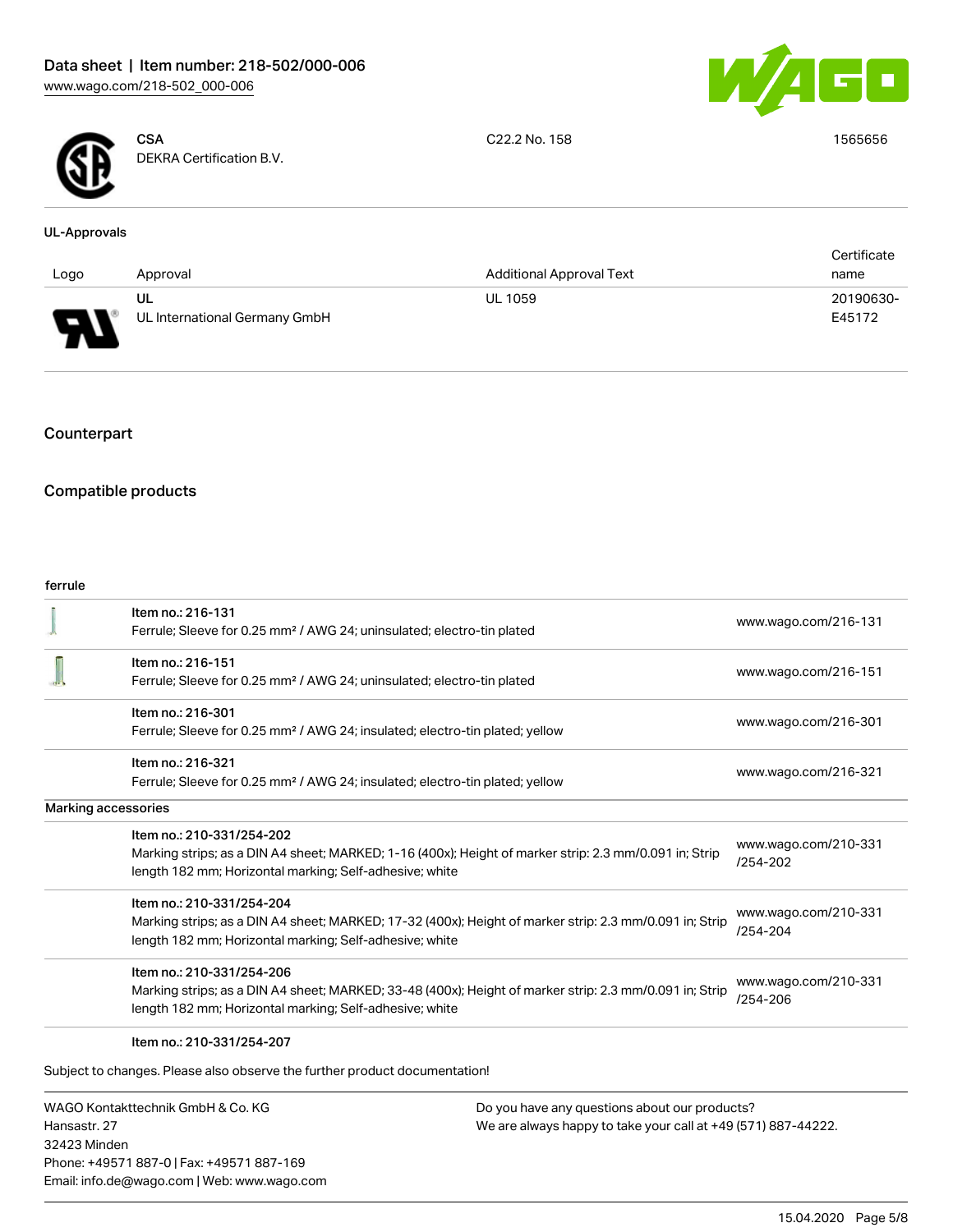

Marking strips; as a DIN A4 sheet; MARKED; 1-48 (100x); Height of marker strip: 2.3 mm/0.091 in; Strip [www.wago.com/210-331](http://www.wago.com/210-331/254-207) length 182 mm; Horizontal marking; Self-adhesive; white [/254-207](http://www.wago.com/210-331/254-207)

| tools                                                   |                                                                                                                                                                        |                                               |                      |                      |  |
|---------------------------------------------------------|------------------------------------------------------------------------------------------------------------------------------------------------------------------------|-----------------------------------------------|----------------------|----------------------|--|
|                                                         | Item no.: 210-648<br>Operating tool; Blade: 2.5 x 0.4 mm; with a partially insulated shaft; angled; short                                                              |                                               |                      | www.wago.com/210-648 |  |
|                                                         | Item no.: 210-719                                                                                                                                                      |                                               | www.wago.com/210-719 |                      |  |
|                                                         | Operating tool; Blade: 2.5 x 0.4 mm; with a partially insulated shaft                                                                                                  |                                               |                      |                      |  |
| check                                                   |                                                                                                                                                                        |                                               |                      |                      |  |
|                                                         | Item no.: 735-500<br>Test pin; 1 mm Ø; with solder connection for test wire                                                                                            |                                               |                      | www.wago.com/735-500 |  |
| <b>Downloads</b><br>Documentation                       |                                                                                                                                                                        |                                               |                      |                      |  |
|                                                         |                                                                                                                                                                        |                                               |                      |                      |  |
| <b>Additional Information</b><br>Technical explanations |                                                                                                                                                                        | Apr 3, 2019                                   | pdf<br>3.6 MB        | Download             |  |
| CAD/CAE-Data                                            |                                                                                                                                                                        |                                               |                      |                      |  |
| CAD data                                                |                                                                                                                                                                        |                                               |                      |                      |  |
|                                                         | 2D/3D Models 218-502/000-006                                                                                                                                           |                                               | <b>URL</b>           | Download             |  |
| <b>PCB Design</b>                                       |                                                                                                                                                                        |                                               |                      |                      |  |
|                                                         | Symbol and Footprint 218-502/000-006                                                                                                                                   |                                               | URL                  | Download             |  |
|                                                         | CAx data for your PCB design, consisting of "schematic symbols and PCB footprints",<br>allow easy integration of the WAGO component into your development environment. |                                               |                      |                      |  |
| Supported formats:                                      |                                                                                                                                                                        |                                               |                      |                      |  |
|                                                         | Accel EDA 14 & 15                                                                                                                                                      |                                               |                      |                      |  |
| ш                                                       | Altium 6 to current version                                                                                                                                            |                                               |                      |                      |  |
|                                                         | Cadence Allegro                                                                                                                                                        |                                               |                      |                      |  |
|                                                         | DesignSpark                                                                                                                                                            |                                               |                      |                      |  |
|                                                         | Eagle Libraries                                                                                                                                                        |                                               |                      |                      |  |
| KiCad                                                   |                                                                                                                                                                        |                                               |                      |                      |  |
|                                                         | Mentor Graphics BoardStation                                                                                                                                           |                                               |                      |                      |  |
| ш                                                       | Mentor Graphics Design Architect                                                                                                                                       |                                               |                      |                      |  |
|                                                         | Mentor Graphics Design Expedition 99 and 2000                                                                                                                          |                                               |                      |                      |  |
|                                                         | Subject to changes. Please also observe the further product documentation!                                                                                             |                                               |                      |                      |  |
|                                                         | WAGO Kontakttechnik GmbH & Co. KG                                                                                                                                      | Do you have any questions about our products? |                      |                      |  |

WAGO Kontakttechnik GmbH & Co. KG Hansastr. 27 32423 Minden Phone: +49571 887-0 | Fax: +49571 887-169 Email: info.de@wago.com | Web: www.wago.com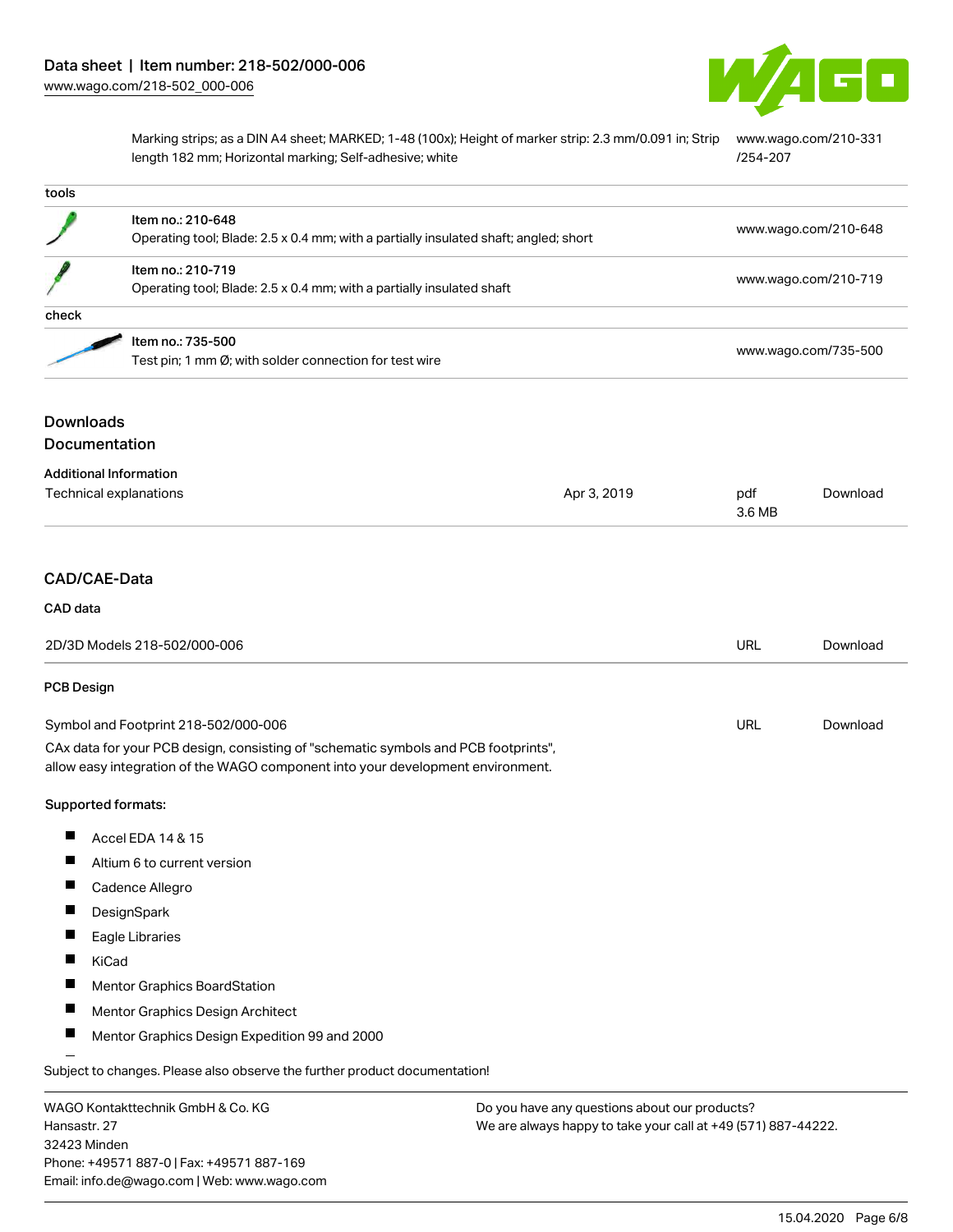

- $\blacksquare$ OrCAD 9.X PCB and Capture
- $\blacksquare$ PADS PowerPCB 3, 3.5, 4.X, and 5.X
- $\blacksquare$ PADS PowerPCB and PowerLogic 3.0
- $\blacksquare$ PCAD 2000, 2001, 2002, 2004, and 2006
- П Pulsonix 8.5 or newer
- П **STL**
- $\blacksquare$ 3D STEP
- $\blacksquare$ TARGET 3001!
- $\blacksquare$ View Logic ViewDraw
- П Quadcept
- $\blacksquare$ Zuken CadStar 3 and 4
- $\blacksquare$ Zuken CR-5000 and CR-8000

PCB Component Libraries (EDA), PCB CAD Library Ultra Librarian

### Installation Notes

#### Conductor termination



Terminating stranded conductors in confined spaces requires a great deal of patience, unless you use the new 218 Series PCB Terminal Strips. The clamping units of these strips can be held open during termination process via integrated locking slide.



Terminating 0.75 mm² (18 AWG) conductors is possible; however, insulation diameter allows only every other clamping unit to be terminated with this conductor size.



Conductor termination: To momentarily open the clamping unit, use screwdriver and then insert a stripped conductor. To open clamping unit for an extended period, move locking slide toward conductor entry hole. Then fully insert stripped conductor and move locking slide back to original position (also possible to perform with fingernail).

Subject to changes. Please also observe the further product documentation!

WAGO Kontakttechnik GmbH & Co. KG Hansastr. 27 32423 Minden Phone: +49571 887-0 | Fax: +49571 887-169 Email: info.de@wago.com | Web: www.wago.com